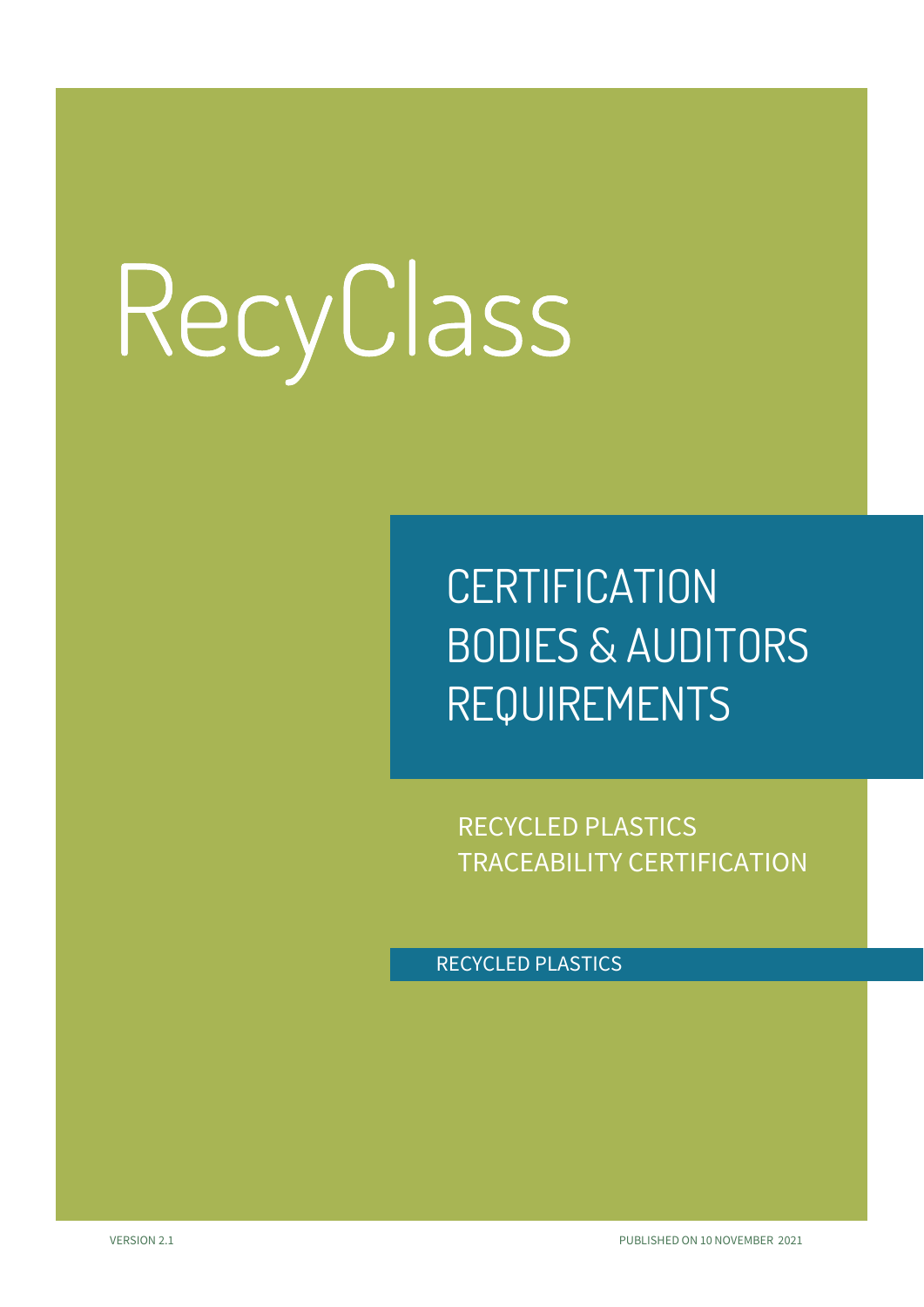# CONTENT

| 2.  |  |
|-----|--|
| 2.1 |  |
| 3.  |  |
| 3.1 |  |
| 4.  |  |
| 4.1 |  |
| 5.  |  |
| 6.  |  |
| 7.  |  |
| 8.  |  |
| 9.  |  |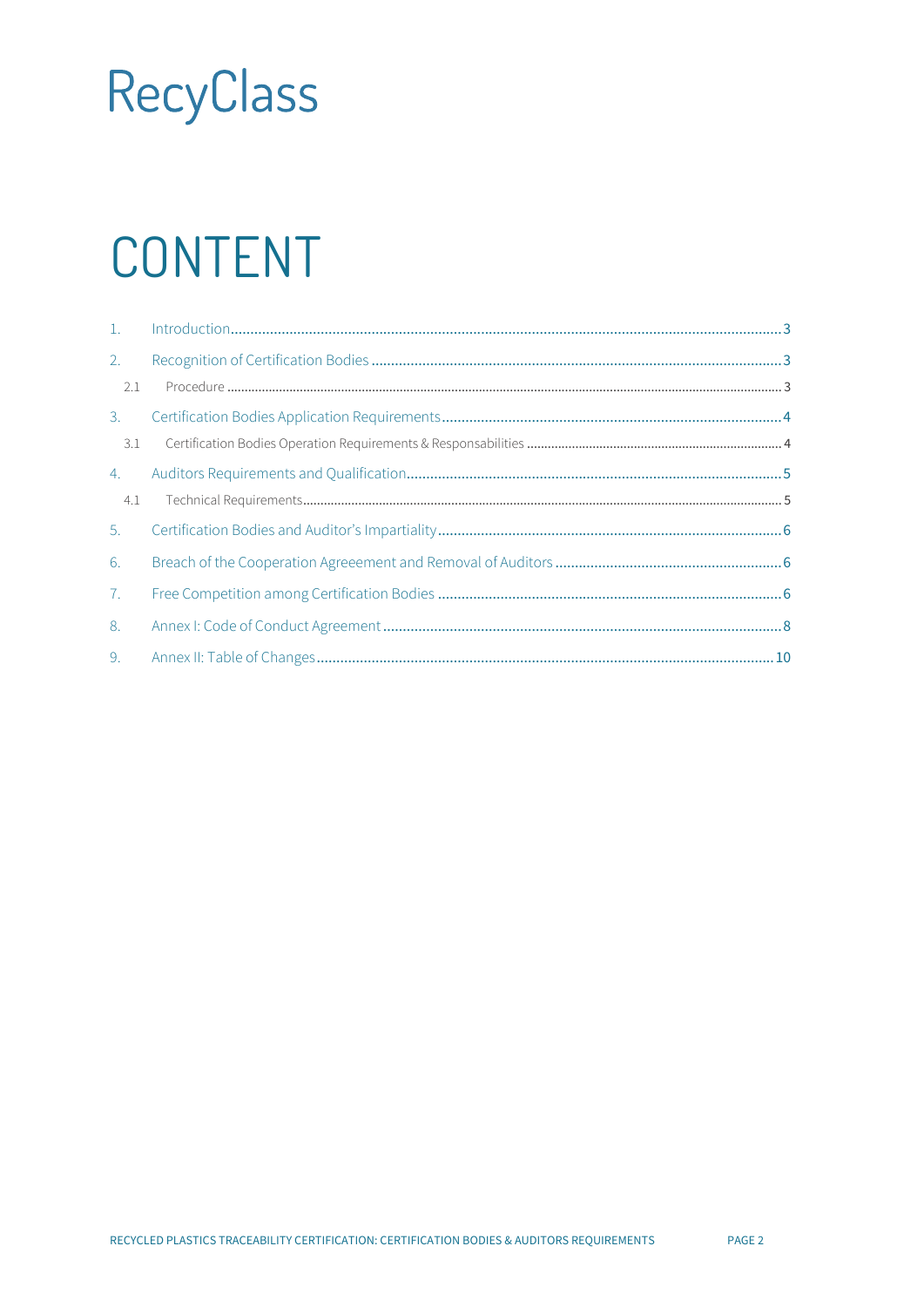### <span id="page-2-0"></span>1. INTRODUCTION

This document lays down requirements, qualifications and conditions for Certification Bodies and accredited auditors of RecyClass Recycled Plastics Traceability Certification.

This document provides guidance to ensure that Certification Bodies and its auditors perform RecyClass audits in a consistent and independent manner ensuring the integrity of the RecyClass Certification Schemes.

RecyClass audits are operated by accredited auditors within the Certification Bodies. Certification Bodies are recognized third-party conformity assessment bodies issuing a RecyClass Certification.

### <span id="page-2-1"></span>2. RECOGNITION OF CERTIFICATION BODIES

#### <span id="page-2-2"></span>2.1 PROCEDURE

- 1) Applicant Certification Bodies submit their application request to the RecyClass.
- 2) RecyClass evaluates each Certification Body according to the requirements set forth in this document.
- 3) Upon acceptance of its application request, the Certification Body receives a template of the Cooperation Agreement with RecyClass that both parties shall sign.
- 4) RecyClass will evaluate the compliance with the requirements set forth in this document prior to the official recognition. Certification Body's auditors must attend and pass the Accreditation Course to become accredited auditors before issuing any Certificate.
- 5) The recognition of the Certification Body will be communicated via the RecyClass official channels. The name, address and contact of the Certification Body will also be added to the list of recognised Certification Bodies available on the RecyClass website.
- 6) Any change within the Certification Body that would lead to non-compliance with the Cooperation Agreement must be communicated to RecyClass who will revaluate the Certification Body compliance with the application requirements.
- 7) An up-to-date list of all Certification Bodies recognised to perform RecyClass Certification audits is available on the website.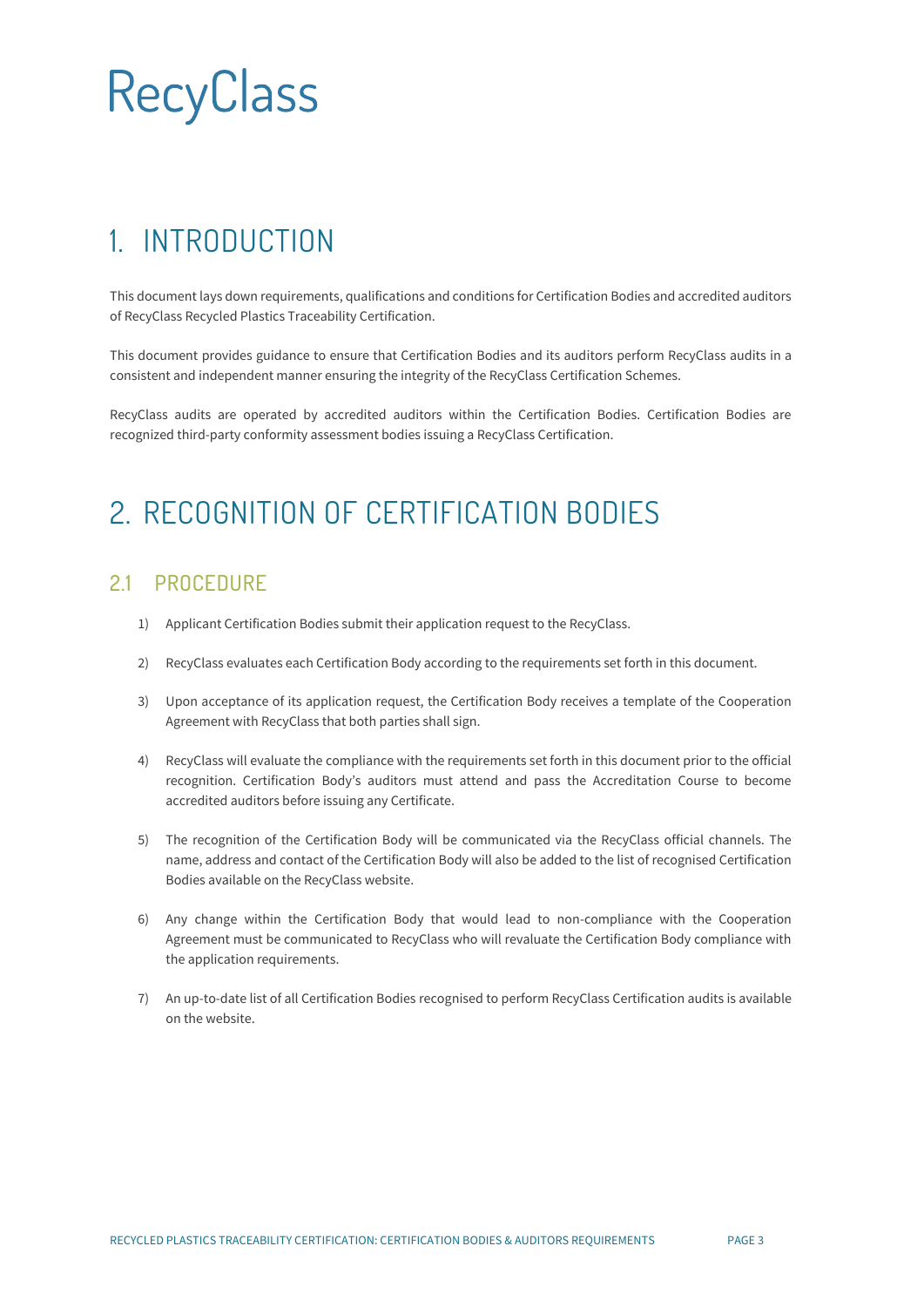### <span id="page-3-0"></span>3. CERTIFICATION BODIES APPLICATION REQUIREMENTS

Certification Bodies must comply with the following requirements after applying to become a recognised Certification Body:

- Certification Bodies must be legal entities or defined as part of a legal entity.
- Be accredited for the relevant European standard on the basis of ISO/IEC 17065 by a signatory of the EA-MLA;
- Have operation experience in certification of products for which it applies;
- Certification Bodies must be competent organisations with demonstrated references in the field of plastics production, recycling and traceability.
- Certification Bodies must have mechanisms in place to ensure impartiality of the organisation and its auditors during the performance of their activities.
- Certification Bodies must have financial stability and must dispose of insurance or reserves to cover any liabilities arising from its operations.

#### <span id="page-3-1"></span>3.1 CERTIFICATION BODIES OPERATION REQUIREMENTS & RESPONSABILITIES

- Certification Bodies must be recognised by RecyClass; this procedure is official upon the signature of the Cooperation Agreement between both parties.
- Certification Bodies must have a quality management system in place which ensures compliance with the requirements laid down in this document. Procedures to identify and manage any non-conformities detected must be included along with a procedure to implement corrective actions.
- Certification Bodies are responsible for the competence and performance of its auditors. Certification Bodies must have in place mechanisms to ensure competence of all auditors. Certification Bodies must maintain updated records of education, training, and experience of all accredited auditors.
- Certification Bodies and its auditors should attend the RecyClass Auditors Workshop organised annually where any new requirements or recent developments related to the Certifications are discussed. At least one auditor of each Certification Body must attend once a year.
- Certification Bodies procedures and operations must be non-discriminatory and applicants should not be refused for any reason which is not detailed in this document or in the document "Recycled Content Traceability Certification. Quality Management and Procedures".
- Certification Bodies must ensure audits are conducted using RecyClass official templates at the time of the audit while referring to the most recent version of the document "RecyClass Recycled Content Traceability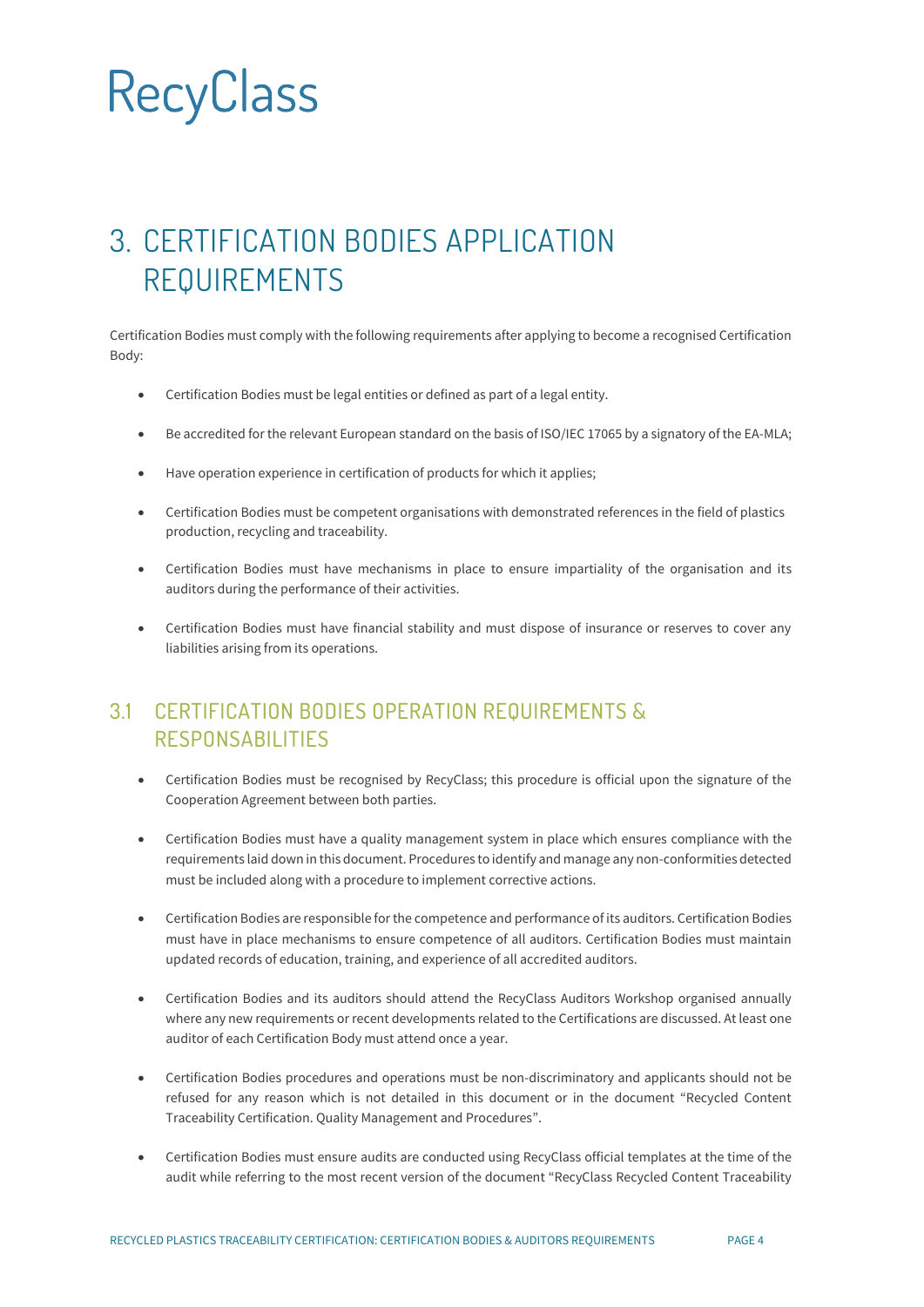Audit Scheme" and any other relevant documents. Certification Bodies must maintain an active correspondence with RecyClass before and during the audit of a product to request a site code, a third-party code and share the final Certificate.

- Certification Bodies must properly record all issued RecyClass Recycled Plastics Traceability Certifications and store internally the Audit Report, and any relevant related documentation for the duration of the certificate's validity.
- Certification Bodies remain responsible for the certificates it has issued until the certificate expires; the certificate is terminated by the Applicant; or the certificate is withdrawn by the issuing Certification Body.
- Certification Bodies must recognise and accept the validity of RecyClass Certificates issued by other recognised Certification Bodies. This recognition does not imply legal responsibility. Certification Bodies must appoint a lead auditor who will act as a contact person between RecyClass and the Certification Body ensuring a smooth communication between both organisations related to quality management, new applications, and accredited auditors.
- Certification Bodies must communicate to RecyClass if any changes to their accreditation takes place or if their home-National Accreditation Body withdraws accreditation.
- <span id="page-4-0"></span>• Certification Bodies must ensure that all auditors receive and understand any updates or communications from RecyClass.

### 4. AUDITORS REQUIREMENTS AND QUALIFICATION

To ensure a uniformly high standard of RecyClass Certification audits, auditors must meet the following requirements listed below. Additionally, all auditors must have attended a RecyClass Auditors Training for Recycled Content Traceability and have passed the final exam.

#### <span id="page-4-1"></span>4.1 TECHNICAL REQUIREMENTS

A recognised auditor under a Certification Body must comply with the following requirements:

- Technical knowledge about plastics recycling and converting industry;
- Technical knowledge about traceability of recycled plastics as described in EN 15343:2007 Plastics Recycled Plastics – Plastics recycling traceability, conformity assessment and calculation of recycled content;
- Good understanding of the controlled blending chain of custody model as described in ISO 22095 Chain of Custody – General terminology and models;
- Above average theoretical knowledge, practical skills and the ability to carry out an on-site audit.

Competence should be demonstrated by submitting proper documentation when possible (e.g. CV, copies of certificates of all relevant academic and professional qualifications, work experience and experience as an expert, references, reports, training).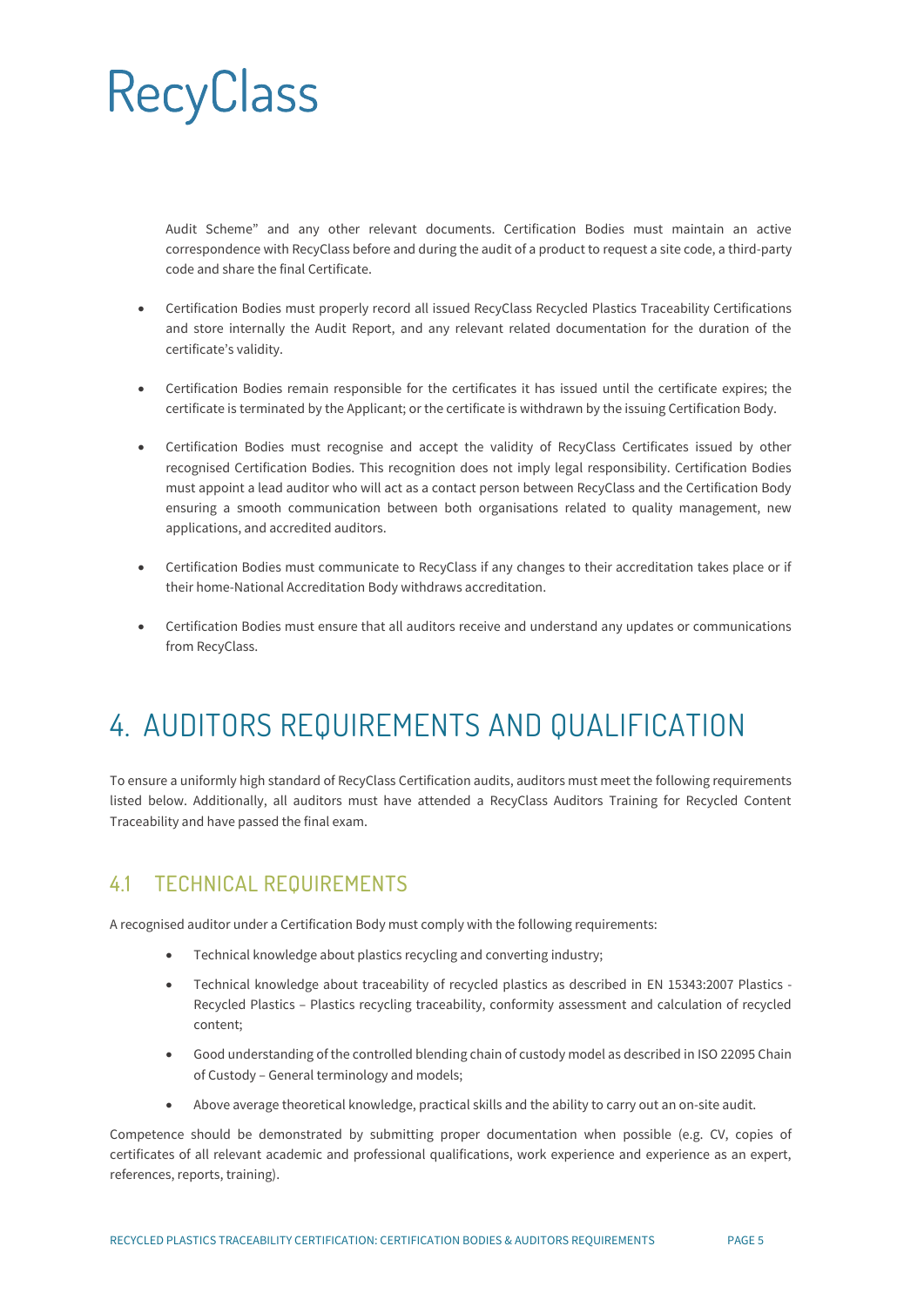### <span id="page-5-0"></span>5. CERTIFICATION BODIES AND AUDITOR'S IMPARTIALITY

Certification Bodies and auditors must be independent and impartial organisations, with no conflict of interest with the applicant of a RecyClass Certification.

Certification Bodies must have mechanisms in place to identify and eliminate or minimise any risks to impartiality. Any risks must be communicated to RecyClass who will determine if the measures implemented are sufficient to continue operating as a recognised Certification Body. In addition, accredited auditors must sign and operate accordingly to the RecyClass code of conduct (Annex I). The Code of Conduct and this document are complementary.

Where the Certification Body is a part of a legal entity, it must ensure that separate activities do not compromise the independence of the Certifications.

### <span id="page-5-1"></span>6. BREACH OF THE COOPERATION AGREEEMENT AND REMOVAL OF AUDITORS

Any non-conformities or non-compliant behaviour of the Certification Body or its auditors will be communicated to RecyClass immediately who will seek remedy for a period of 3 months.

If unsuccessful, RecyClass will present a dossier of non-conformities to the Steering Board who will assess and evaluate the Certification Body or its auditors in a one-to-one basis. RecyClass reserves the right to remove the recognition of an auditor or to terminate the Cooperation Agreement altogether between a Certification Body and RecyClass upon the outcome of the Certification Body or auditor evaluation. The Certification Body will dispose of 60 days to appeal the final decision of the Steering Board.

On the other hand, a Certification Body may remove an auditor from the list of recognised auditors or terminate the Cooperation Agreement with RecyClass by sending an email t[o info@recyclass.eu.](mailto:info@recyclass.eu) The name of the Certification Body will be removed from the RecyClass website.

#### <span id="page-5-2"></span>7. FREE COMPETITION AMONG CERTIFICATION BODIES

Companies who request a RecyClass Certification may freely contract any Certification Body listed on the RecyClass website operating in the country or group of countries for which the Certificate has been requested. Applicants may also choose to change from one Certification Body to another to recertify their package.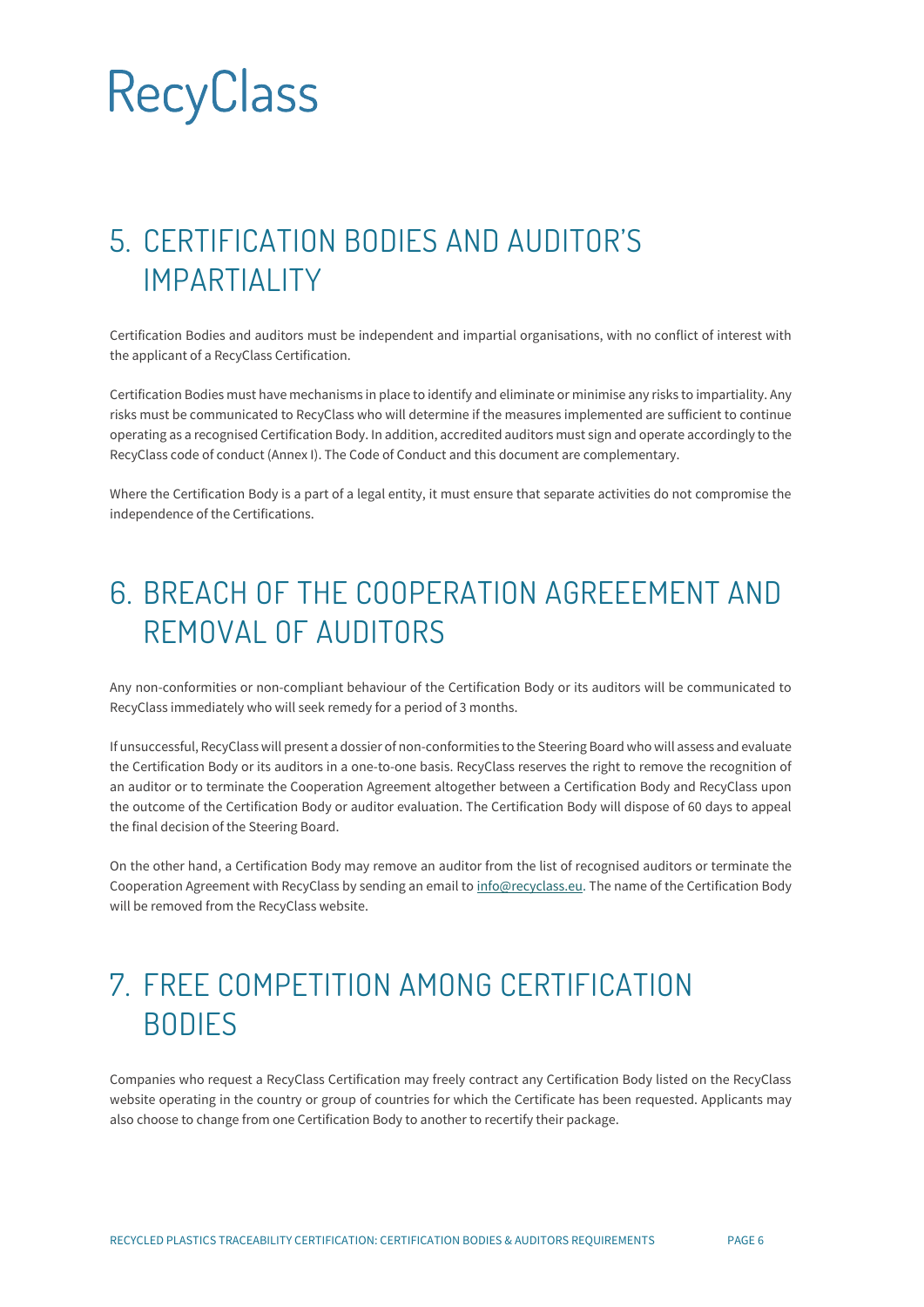In case of the recertification of a Product with a different Certification Body, the new Certification Body must receive all relevant documentation and reports from the previous audit which must be considered during the recertification process. This information must be provided by the applicant.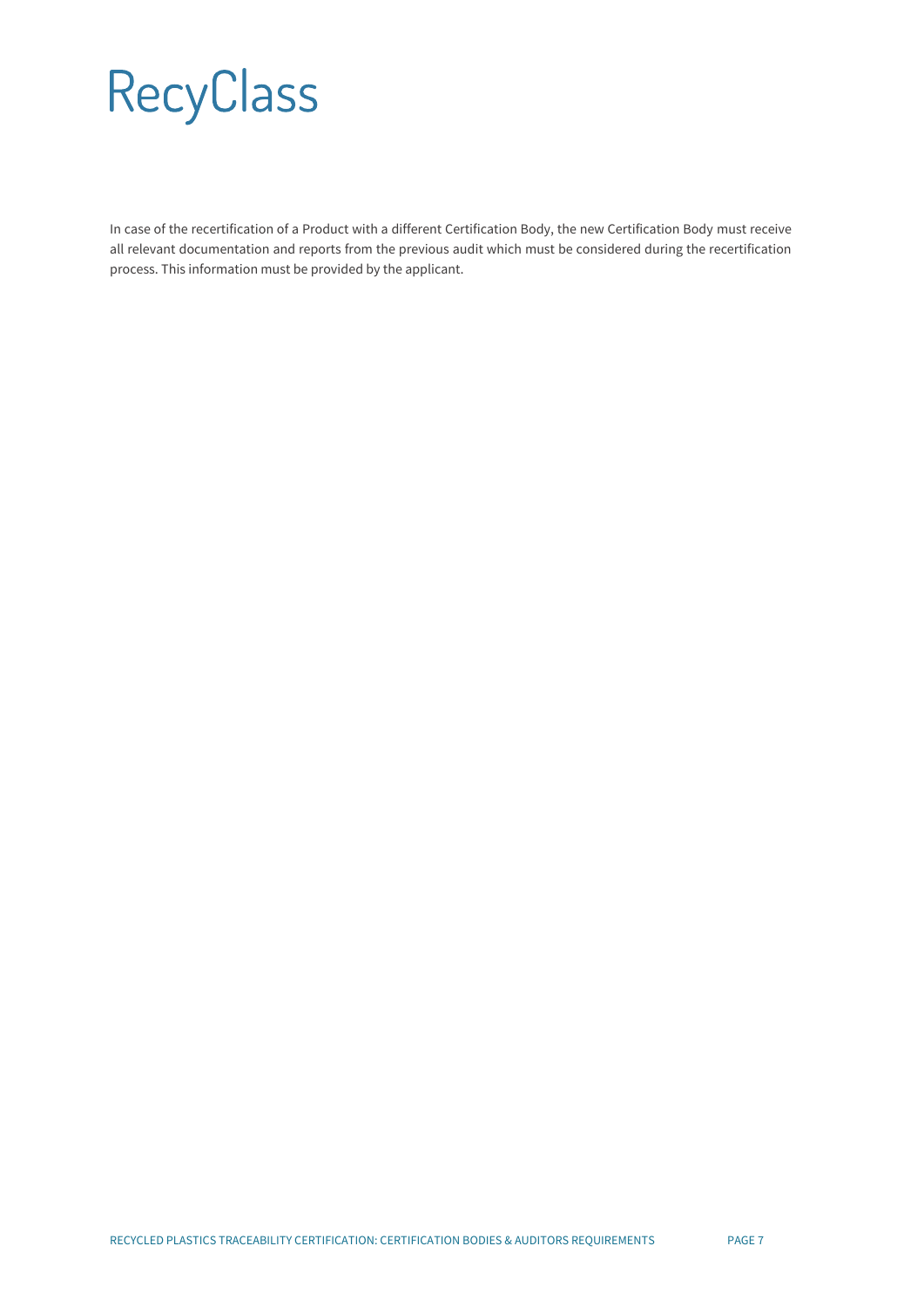### <span id="page-7-0"></span>8. ANNEX I: CODE OF CONDUCT AGREEMENT

*The below-signed auditor voluntary agrees to implement the following Code of Conduct Agreement to govern the future conduct in connection with the RecyClass Certification:*

#### **General Statement**

The auditor in promoting high standards of code of conduct shall:

- 1 Act solely in the best interest of RecyClass, and the Audited Company, in the performance of his/her duties.
- 2 Conduct itself professionally, with truth, accuracy, fairness and responsibility.
- 3 Not misrepresent his/her qualifications, competence or experience.
- 4 Nor undertake assignments beyond his/her capabilities.
- 5 Treat in a Confidential manner all information gained in relation to any of the Audited Company's identified activities, unless authorised in writing to disclose such information by the company.
- 6 Such information may include, inter alia: product, written material or other information in tangible or intangible form, clearly identified as Confidential, relating to the audited product.
- 7 Treat in a Confidential manner all information which may be considered Confidential when the prudent judgment of the auditor could determine that such information is Confidential and recognize that the auditor may receive information that is not identified clearly as Confidential, but which may be perceived as Confidential.
- 8 Will not disclose any details of audit findings outside of the organisation, neither during nor after the audit process.
- 9 Not intentionally communicate false or misleading information which may compromise the integrity of the certification processes.
- 10 Be able to act professionally under adverse pressure from companies being audited.
- 11 Inform RecyClass about any change in his/her employment position.
- 12 Report to RecyClass any new, updated or withdrawn audit.
- 13 Use the reference codes provided by RecyClass in order to issue a Certificate and Audit Report.
- 14 Implement all third-party auditor recommendations.

#### **Conflicts of Interest**

The auditor will perform his/her duties conscientiously, honestly, and in accordance with the best interests of RecyClass. The auditor must not use his/her positions, or the knowledge gained as a result of their positions for private or personal advantage. Regardless of the circumstances, if the auditor senses that a course of action he/she has pursued or he/she is presently pursuing or is considering pursuing may involve him in a conflict of interest with RecyClass and/or audited company, he/she should immediately communicate all the facts to the Certification Body, RecyClass and audited company.

#### **Enforcement and compliance**

During the audit process, the Code of Conduct and Requirements for Certification Bodies and auditors described in the document "Certification Bodies and Auditors Requirements" is the accepted practices that surround the accredited auditor. Violations of these are serious in nature and will result in swift intervention by RecyClass according to section 6 of the document "Certification Bodies and Auditors Requirements".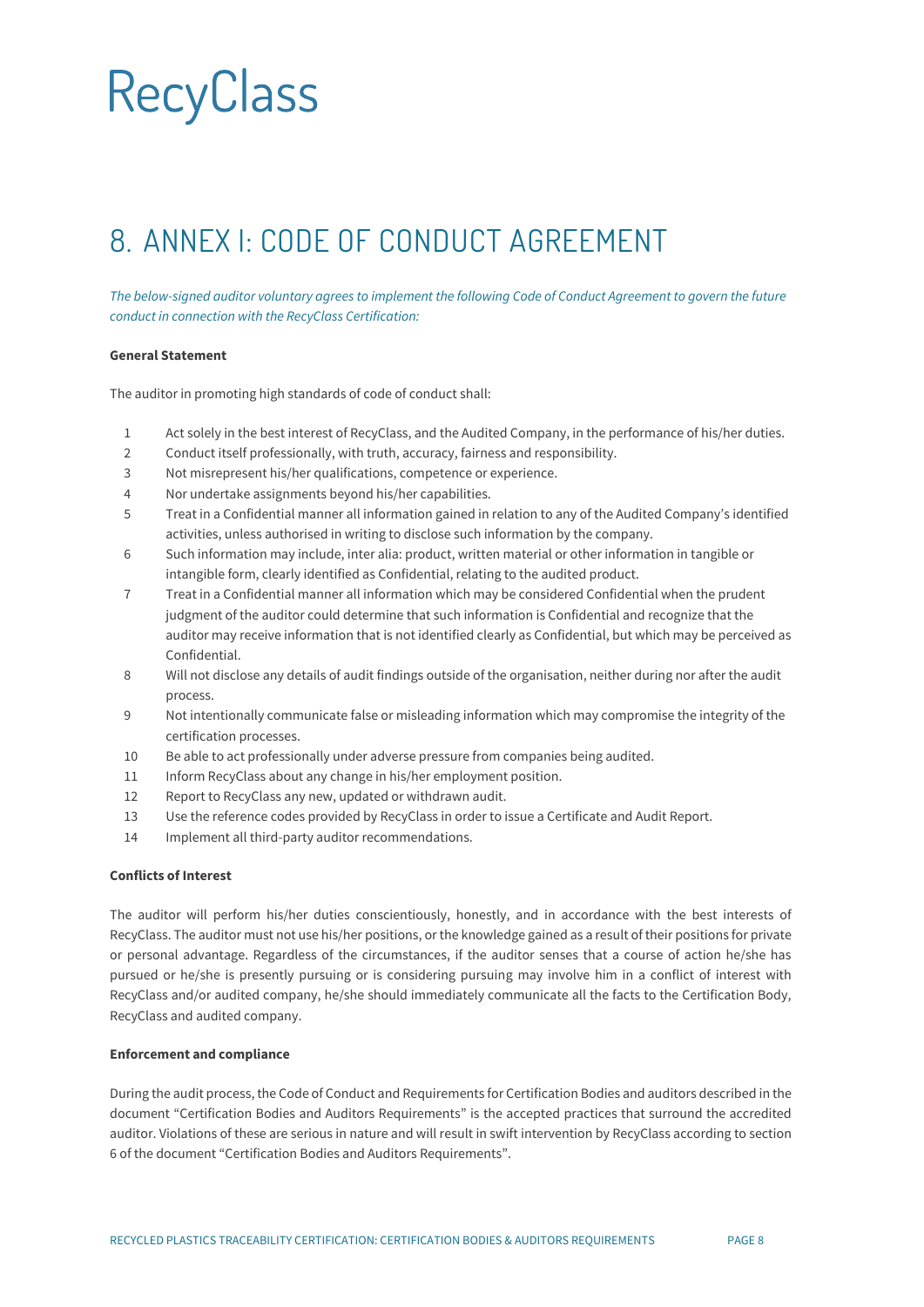All sanctions against an auditor or its Certification Body will involve a full investigation before any actions are taken. RecyClass is not required to apply progressive discipline in situations which are serious in nature and warrant severe penalties up to and including permanent removal of the auditor accreditation.

The auditor will cooperate fully with an inquiry in the event of a breach of this Code of Conduct.

| For RecyClass: | The auditor: |
|----------------|--------------|
| Signature:     | Signature:   |
|                |              |
| Name:          | Name:        |
| Address:       | Address:     |
| Date:          | Date:        |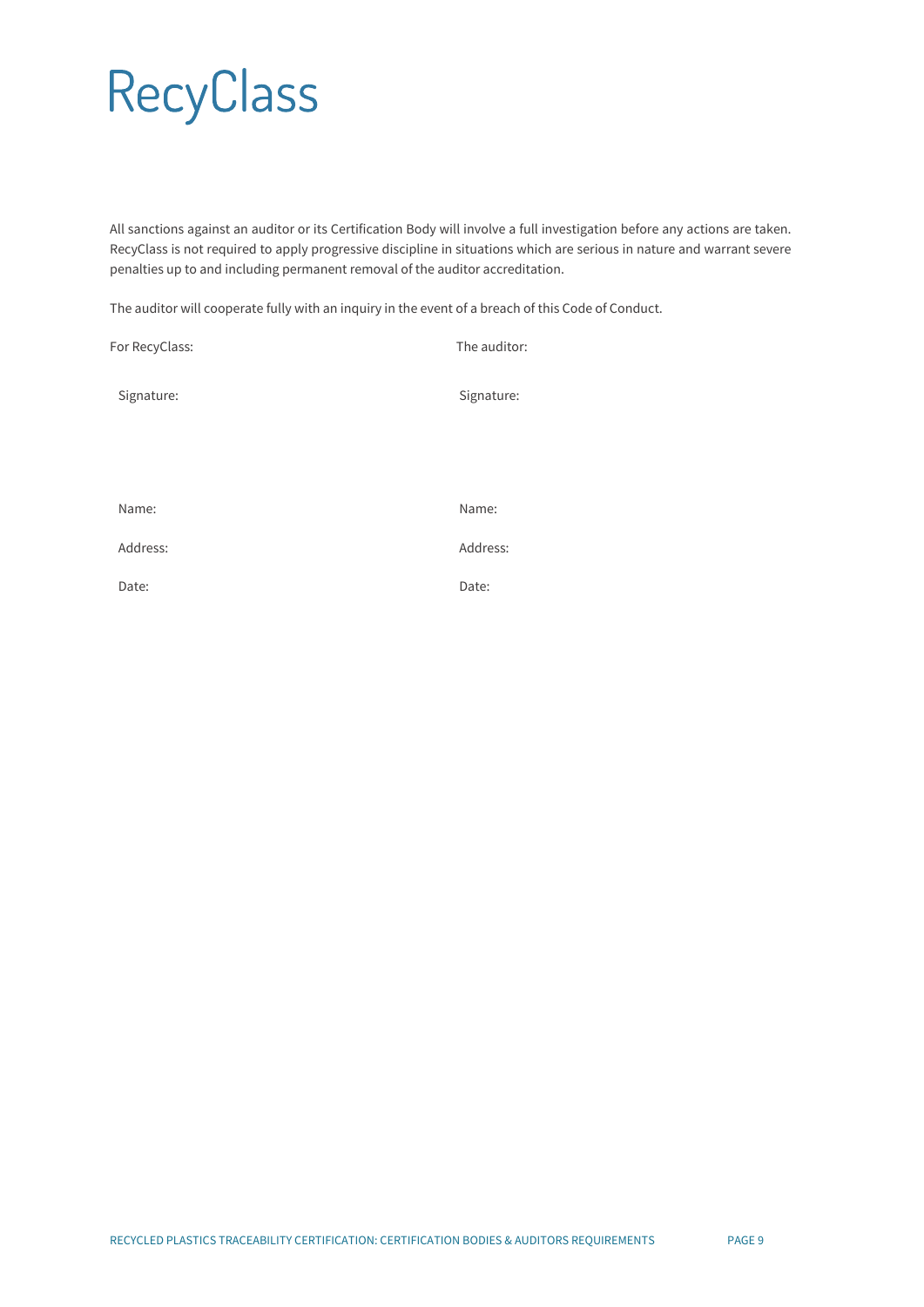### <span id="page-9-0"></span>9. ANNEX II: TABLE OF CHANGES

| <b>Version</b> | <b>Date</b>   | <b>Section</b> | Update description |
|----------------|---------------|----------------|--------------------|
| 2.1            | November 2021 | 4.1            | Editorial changes  |

| <b>Version</b> | <b>Date</b>      | <b>Section</b> | <b>Update description</b>                                                                                                                                                           |
|----------------|------------------|----------------|-------------------------------------------------------------------------------------------------------------------------------------------------------------------------------------|
| 2.0            | <b>July 2021</b> | 3              | Additional requirements relating to accreditation of Certification<br>Bodies according to ISO/IEC 17065                                                                             |
| 2.0            | <b>July 2021</b> | 3.1            | Addition of clarifications such as signature of the Cooperation<br>Agreement. Addition of requirements - recognition of other issued<br>certificates, communication with RecyClass. |
| 2.0            | <b>July 2021</b> | 6              | Editorial changes                                                                                                                                                                   |